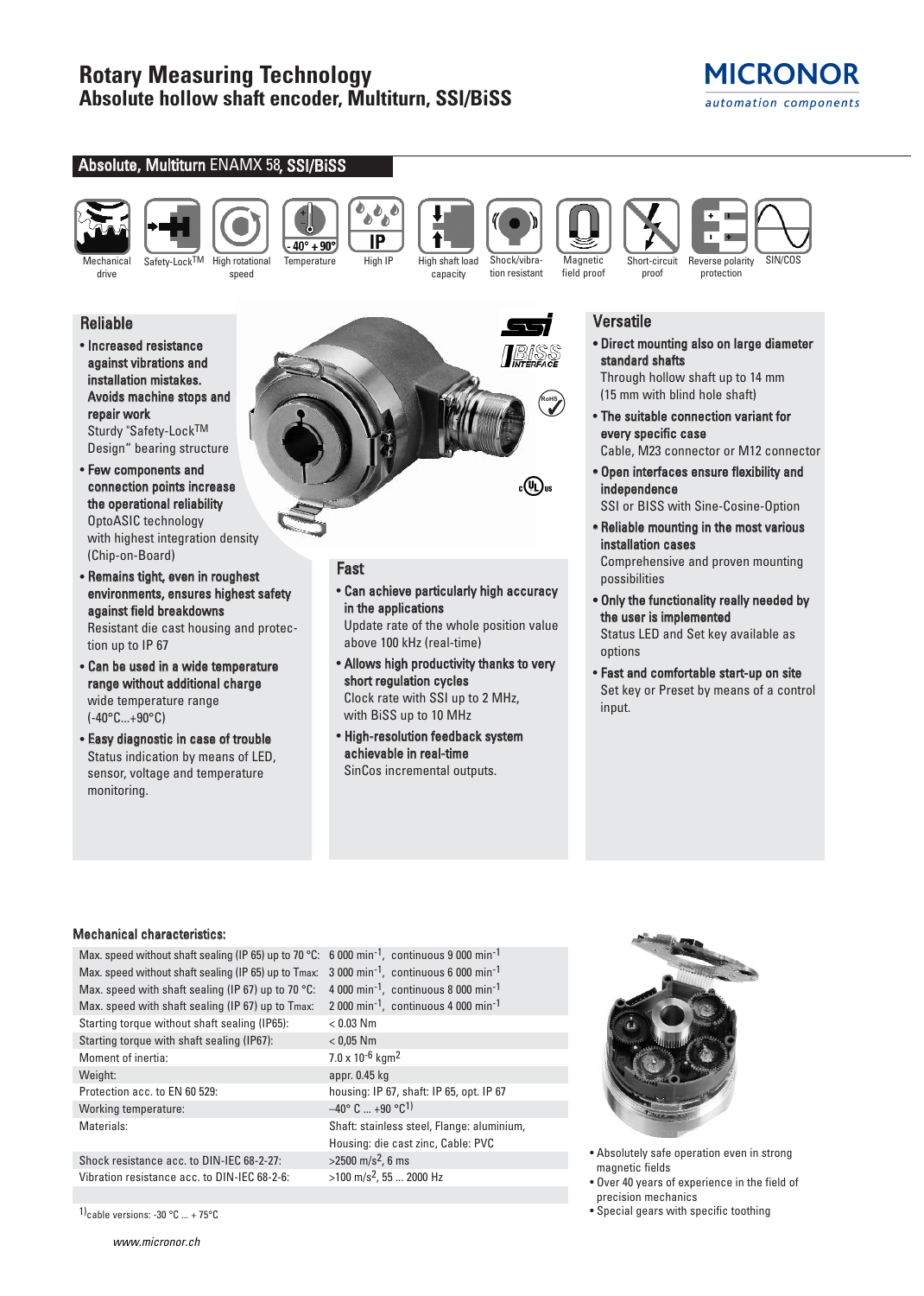

### Absolute, Multiturn ENAMX 58, SSI/BiSS

#### General electrical characteristics:

Supply voltage:  $5 \text{ V DC} \pm 5\%$  or 10 ... 30 V DC Current consumption 5 V DC: max. 70 mA, 24 V DC: max. 20 mA (w/o output load): Reverse polarity protection Yes at power supply (Ub): Conforms to CE requirements acc. to EN 61000-6-1, EN 61000-6-4 and EN 61000-6-3

#### General Interface characteristics:

| Output driver:               | RS 485 Transceiver type      |
|------------------------------|------------------------------|
| Permissible load/channel:    | $max.+20$ mA                 |
| Signal level high:           | typ. 3.8 V                   |
| Signal level low at          | typ $1.3 V$                  |
| $load = 20$ mA:              |                              |
| Short circuit proof outputs: | $Y_{\text{BS}}$ <sup>2</sup> |
|                              |                              |

#### Interface characteristics SSI:

| Singleturn resolution: | 10  14 bits and 17 bits <sup>3)</sup> |
|------------------------|---------------------------------------|
| Code:                  | Binary or Gray                        |
| SSI clock rate:        | $<$ 14 bits: 50 kHz  2 MHz            |
| Monoflop time:         | $> 15 \text{ us}^3$                   |
| Note:                  |                                       |

If clock starts cycling within monoflop time a second data transfer starts with the same data, useful for data verification. If clock starts cycling after monoflop time the data transfer starts with updated values. Max. update rate is depending on clock speed, data length and monoflop-time.

Time jitter (data request to position latch): < 1 μs up to 14 bits,  $\leq$  4 µs at 15 ... 17 bits Status and Parity bit: optional on request

### Interface characteristics BiSS:

| Singleturn resolution:                                      | 1014 bits and 17 bits,      |  |  |  |  |  |
|-------------------------------------------------------------|-----------------------------|--|--|--|--|--|
|                                                             | customer programmable 3)    |  |  |  |  |  |
| Code:                                                       | Binary                      |  |  |  |  |  |
| Interfaces:                                                 | <b>RS 485</b>               |  |  |  |  |  |
| Clock rate:                                                 | up to 10 MHz                |  |  |  |  |  |
| Max. update rate:                                           | < 10 µs, depending on clock |  |  |  |  |  |
|                                                             | speed and data length       |  |  |  |  |  |
| Time jitter (data request to position latch): $<$ 1 $\mu$ s |                             |  |  |  |  |  |

Note:

– Bidirectional, programmable parameters are: resolution, code, direction, alarms and warnings

– Multicycle data output, e.g. for temperature

– CRC data verification

2)short circuit to 0V or to output, one channel at a time, supply voltage correctly applied 3) Other options upon request

### SET (zero or defined value) and DIRection (CW/CCW) control inputs

| High active                                   |
|-----------------------------------------------|
| <b>Comparator</b>                             |
| min. 60 % of $V+$ (Supply voltage), max: $V+$ |
| max. $25\%$ of V+ (Supply voltage)            |
| $< 0.5$ mA                                    |
| $10 \text{ ms}$                               |
| $14 \text{ ms}$                               |
| 1 ms                                          |
|                                               |

The encoder can be set to zero at any position by means of a HIGH signal on the SET input or by pressing the optional SET key. Other preset values can be factory-programmed. The SET input has a signal delay time of approx. 1 ms. Once the SET function has been triggered, the encoder requires an internal processing time of approx. 15 ms before the new position data can be read. During this time the LED is ON and the status output is at LOW.

#### Status output and LED

| Output driver:     | Open collector,                   |  |  |  |  |  |
|--------------------|-----------------------------------|--|--|--|--|--|
|                    | internal pull up resistor 22 kOhm |  |  |  |  |  |
| Permissible load:  | $-20 \text{ mA}$                  |  |  |  |  |  |
| Signal level high: | $+V$                              |  |  |  |  |  |
| Signal level low:  | < 1 V                             |  |  |  |  |  |
| Active at:         | Low                               |  |  |  |  |  |

The optional LED (red) and the status output serve to display various alarm or error messages. In normal operation the LED is OFF and the status out-

put is HIGH (open-collector with int. pull-up 22k). If the LED is ON (status output LOW) this indicates:

– Sensor error, singleturn or multiturn (soiling, glass breakage etc.)

– LED error, failure or ageing

– Over- or under-temperature

– Undervoltage

In the SSI mode, the fault indication can only be reset by switching off the power-supply to the device.

### DIR input

A HIGH signal switches the direction of rotation from the default CW to CCW. This inverted function can also be factory-programmed. If DIR is changed when the device is already switched on, then this will be interpreted as an error. The LED will come ON and the status output will switch to LOW.

#### Option incremental output (A/B), 2048 ppr

|                      | Sin/Cos          | RS422 (TTL compatible)       |
|----------------------|------------------|------------------------------|
| -3dB frequency:      | 400 kHz          | 400 kHz                      |
| Signal level:        | 1 Vpp $(+ 20\%)$ | high: $min. 2.5 V$           |
|                      |                  | low: max. 0.5 V              |
| Short circuit proof: | Yes <sup>2</sup> | $Y_{\text{BS}}$ <sup>2</sup> |

#### Power-on delay

After Power-ON the device requires a time of approx. 150 ms before valid data can be read.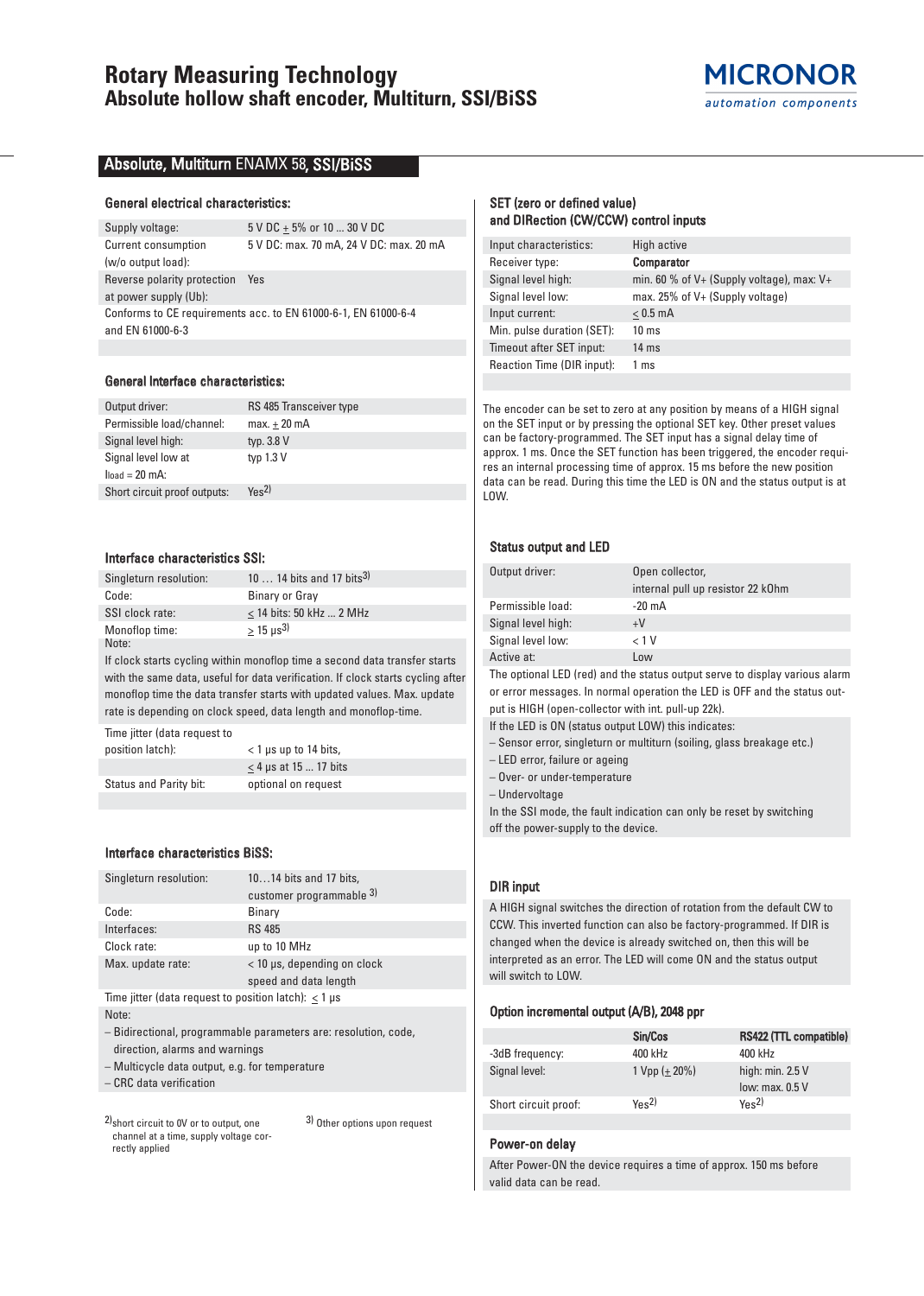

## Absolute, Multiturn ENAMX 58, SSI/BiSS

### Flange with long torque stop

ø 58 mm, M12, M23 connector, cable versions Flange type 1 and 2 (Drawing with M12 connector)



1 Torque stop slot, Recommendation: cyl. pin. acc. DIN 7 Ø4  $2$  3xM3, 5.5 [0.21] deep

 $1$  Fastening screw DIN 912 M3 x 8,

washer included

## Flange with stator coupling

ø 58 mm, M12, M23 connector, cable versions Flange type 5 and 6, pitch circle ø 63 mm (Drawing with M23 connector)



### Flange with stator coupling

ø 58 mm, M12, M23 connector, cable versions

Flange type 3 and 4, pitch circle ø 65 mm (Drawing with cable version)



www.micronor.ch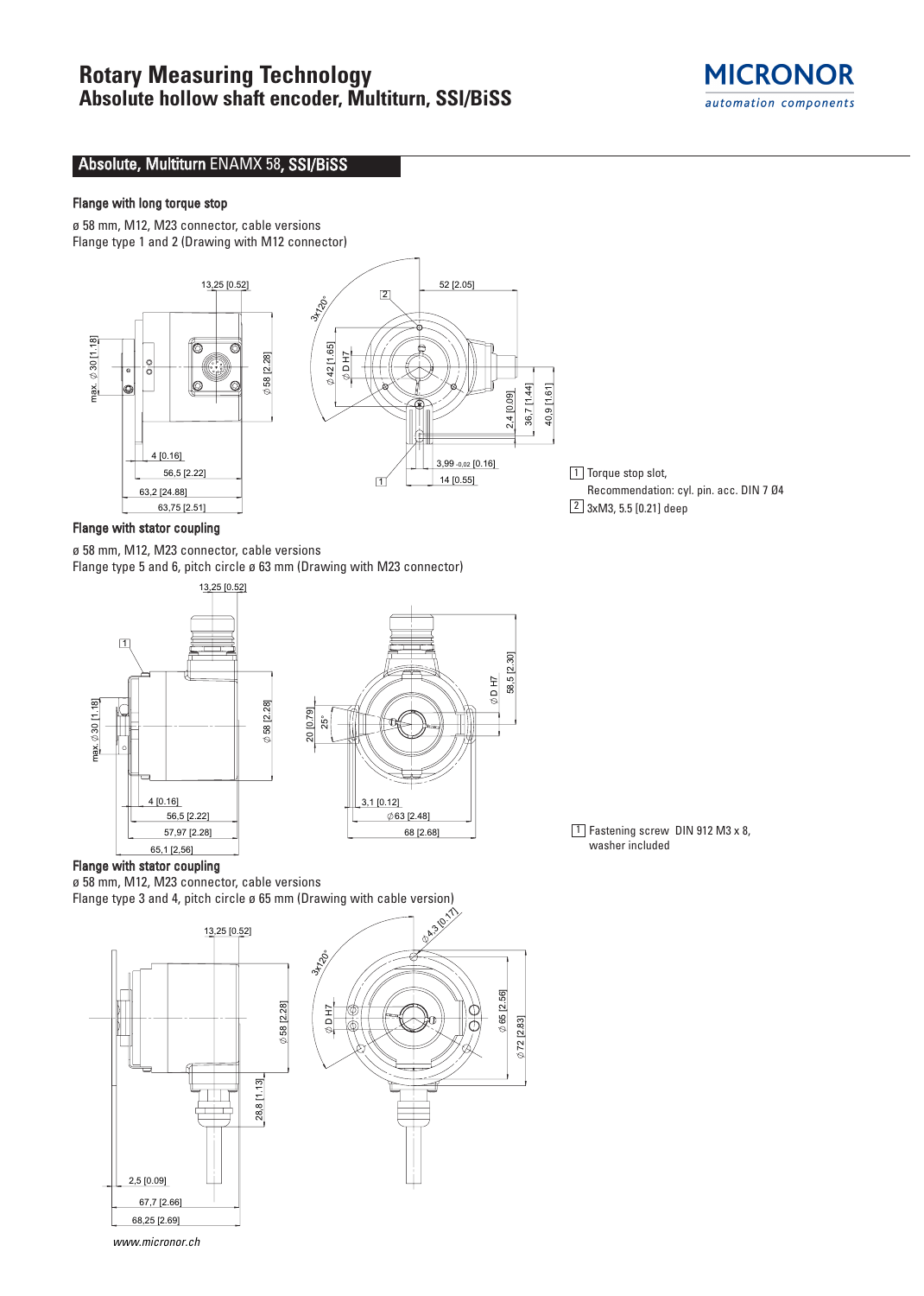

# Absolute, Multiturn ENAMX 58, SSI/BiSS

#### Terminal assignment:

for output circuit 1 or 2 and type of connection 2 or 4 (2 control inputs, 1 status output)

| Signal:      | GND | ⊥V        | +u |    | $+D$ | ◡        | <b>SET</b> | <b>DIR</b> | Stat | N/C | N/C | N/C                  | <b>DE</b><br>. |
|--------------|-----|-----------|----|----|------|----------|------------|------------|------|-----|-----|----------------------|----------------|
| Cable color: | WH  | <b>BN</b> | GN | YE | GY   | DV<br>'N | BU         | <b>RD</b>  | BK   |     |     |                      | Shield         |
| M23 PIN out: |     | -         |    |    |      |          |            |            |      | 10  |     | $\sim$<br>. <u>.</u> | PH             |

for output circuit 5 and type of connection 2 or 4 (2 control inputs, 1 status output, voltage sense outputs)

| Signal:      | GND | $+V$     | +C | C<br>∹⊍∹       | $+b$ | −<br>- v | <b>SET</b> | <b>DIR</b> | <b>Stat</b> | N/C | 0 <sup>0</sup> | $+Ub$    | PE     |
|--------------|-----|----------|----|----------------|------|----------|------------|------------|-------------|-----|----------------|----------|--------|
|              |     |          |    |                |      |          |            |            |             |     | Sens           | Sens     |        |
| Cable color: | WH  | BN       | GN | VE<br><u>.</u> | GY   | PK       | BU         | <b>RD</b>  | BK          |     | GY-PK          | RD-BU    | Shield |
| M23 PIN out: |     | <u>_</u> |    |                |      |          |            | $\Omega$   |             | 10  |                | $\Delta$ | PH     |

for output circuit 3, 4, 7 or 8 and type of connection 2 or 4 (2 control inputs, sine/cosine or incremental track)

| Signal:      | GND | + V | +u. |                          | $+b$         |                 | <b>SET</b> | <b>DIR</b> |    | A INV      |           | $\sim$<br>Biny        | DE<br>- |
|--------------|-----|-----|-----|--------------------------|--------------|-----------------|------------|------------|----|------------|-----------|-----------------------|---------|
| Cable color: | WH  | BN  | GN  | $V_{\Gamma}$<br>. .<br>- | $\sim$<br>υ. | <b>DV</b><br>'N | <b>BU</b>  | <b>RD</b>  | BK | $\sqrt{2}$ | GY<br>-PK | RD-BU                 | Shield  |
| M23 PIN out: |     |     |     |                          |              |                 |            |            |    | 10         |           | $\overline{a}$<br>. . | PH      |

for output circuit 6 or 9 and type of connection 2 or 4 (Sine/cosine or incremental track, voltage sense outputs)

| Signal:      | GND | $+V$      | +u | ∹⊍∹      | $+D$         | - 1<br>╺ |    | A inv     | ◡  | B inv       | 0V<br>Sens | $+Ub$<br>Sens | PE     |
|--------------|-----|-----------|----|----------|--------------|----------|----|-----------|----|-------------|------------|---------------|--------|
| Cable color: | WH  | <b>BN</b> | GN | VE<br>∊∟ | $\sim$<br>បា | PK       | BU | <b>RD</b> | BK | $^{\prime}$ | GY-PK      | RD-BU         | Shield |
| M23 PIN out: |     | -         |    |          |              |          |    |           |    | 10          |            | $\sim$<br>1 L | PH     |

#### for output circuit 1 or 2 and type of connection 6 (2 control inputs)

| Signal:      | GND | tU | ΞЬ. | +D | -1. | <b>SET</b> | <b>DIR</b> | Shield/PE |
|--------------|-----|----|-----|----|-----|------------|------------|-----------|
| M12 PIN out: |     |    |     |    |     |            |            | DЦ        |
|              |     |    |     |    |     |            |            |           |

| $+V$ :        |  | Encoder Power Supply +V DC |  |        |  |
|---------------|--|----------------------------|--|--------|--|
| $\sim$ $\sim$ |  |                            |  | 1.5333 |  |

GND: Encoder Power Supply Ground (OV)<br>+C, -C: Clock signal

Clock signal

+D, -D: Data signal

SET: Set input. The current position

becomes defined as position zero DIR: Direction input: If this input is active, output values are decreasing when shaft is turned clockwise.

Stat: Status output

PE: Protective earth<br>PH: Plug housing (sh Plug housing (shield)

A, Ainv: Sine output (incremental)

B, Binv: Cosine output (incremental)